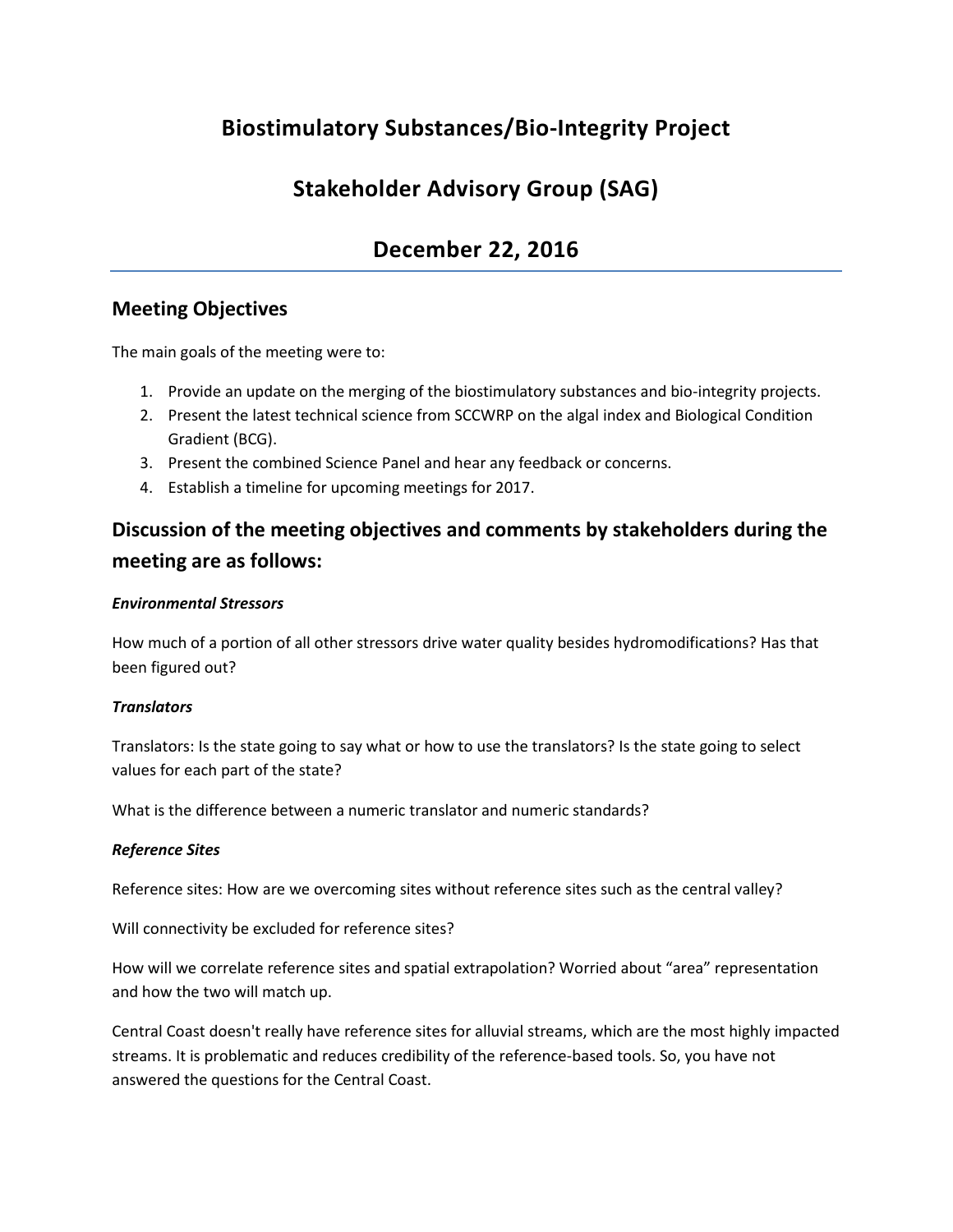There are some sites out of the reference zone for the South Coast. Will these receive different treatment?

## **Expert Response:**

The scientists who determined how reference sites would be selected agreed that the physiographic setting experienced by BMIs (Benthic Macro Invertebrates) is at least as important as geography. While they acknowledge certain geographic gaps in the reference pool (e.g., the Central Valley), the reference pool does a good job of representing the full range of climate, elevation, stream size, geology, etc. that occurs naturally across the state. They evaluated how well the reference pool captures the range of natural environmental settings by comparing the distribution of key environmental variables at reference sites to the distribution of those same variables at probability sites (the latter of which provided an unbiased estimate of those ranges). Even though there are no reference sites in the Central Valley, the reference pool (and therefore the model), does capture the range of natural environmental settings experienced by BMIs in the Valley, and in principle should be applicable there.

# *CSCI and ASCI*

Are the graphics (CSCI and ASCI slide) going to be over laid or individual?

Will feasibility play a part in the ASCI?

Has any thought been given between the lifespan of bugs and algae?

Is the BCG a threshold and will the CSCI and ASCI be given out at the same time to policy makers?

Has someone at the State Water Resources Control Board established a base line/threshold for CSCI for 303(d) listing?

Are you going to give an overview of the ASCI development?

What are the algal metrics being used for the pMMI?

The CSCI was developed with extensive input from an expert panel. Has consideration been given to having an expert panel give input on ASCI development?

Is there a reason you didn't use soil maps for the state instead of the geology maps - it seems soil rather than geology would have more influence on Algae

How does giving Expectation to scientist when creating a CSCI reference number (for bug) not create a bias?

# *10th percentile for assessment*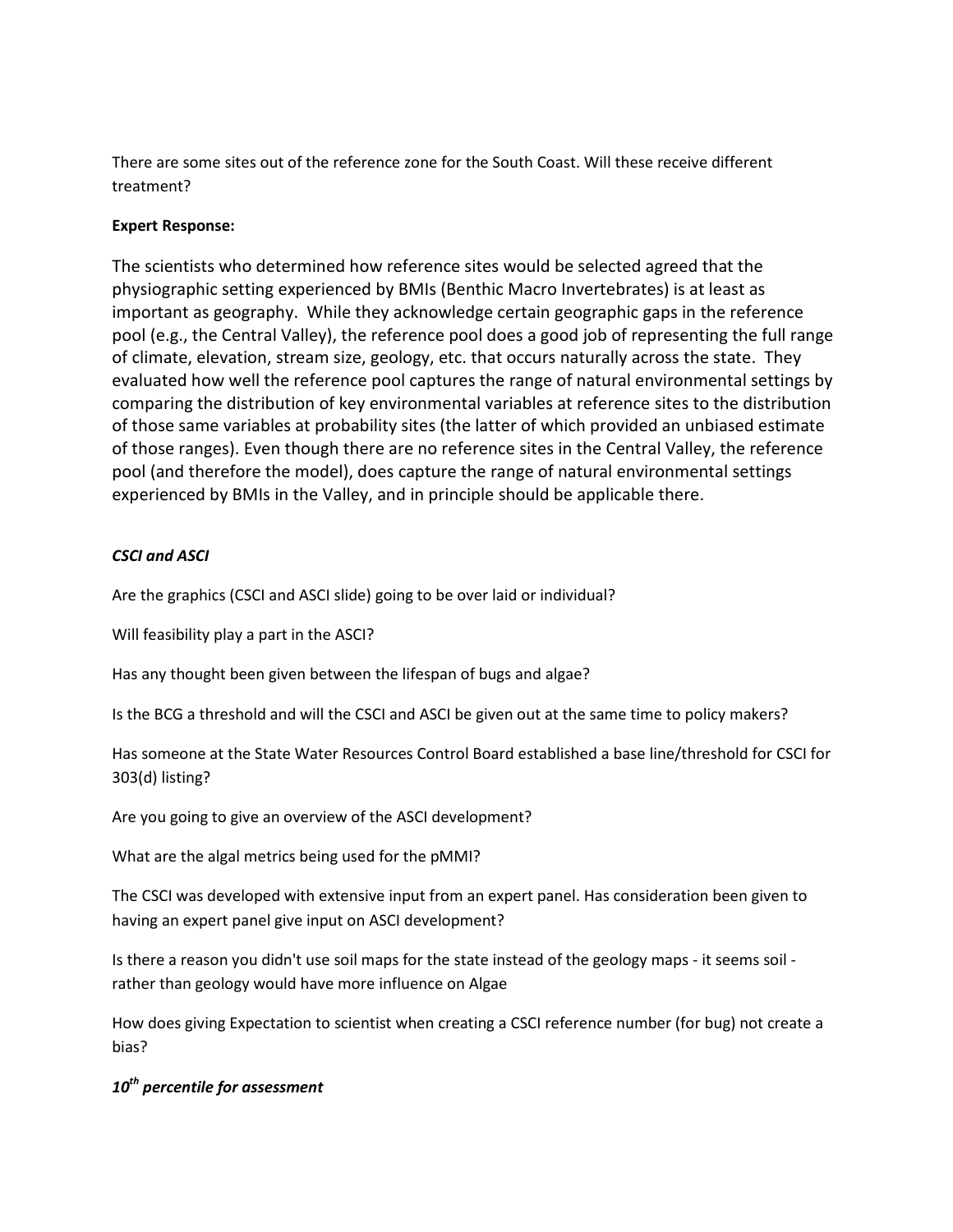Who picked the 10<sup>th</sup> percentile for assessment? When talking to scientist they say they do not set policy put in reality they do because policy is based off the numbers science picks.

## *BCG*

It would be helpful if the scientist would present what the BCG looks like if you take out the pristine reference streams.

How subjective is the assignment of attributes to bug and algal taxa to BCG bins? What is controlling the science or work involved with these assignments?

Will the curves be revisited over time because factors over time (climate change, etc.) can change/influence the curve?

How does ecosystem functions loss in bin 4 or 5 of the BCG work with biomass?

How does the BCG deal with interactions between stressors?

I have a question about the use of the predictive model. Could this lead to propensity profiling that could lead to regulation based upon prediction rather than actual conditions?

## *BCG and Different Channel Types*

Explain how the BCG is being used for different channel types, ex concrete lined channels.

Can there be times allowed for a webinar for modified channels?

#### *Monitoring*

Does time play a role in sampling, once a month or more that once a year?

A seasonal stream may have 2 base indices and this is not reflected if sampling is only done once a year.

#### *Default Targets*

Are there going to be default targets for the state or just the NNE?

#### *Technical Science Material Availability*

For completed work, is the info summarized where it can be read? Is it accessible?

#### *Seasonality and Assessment*

How are you going to deal with seasonality? The Biostem approach is a dry weather assessment. What are you going to do in wet weather?

#### *Terminology*

Define feasibility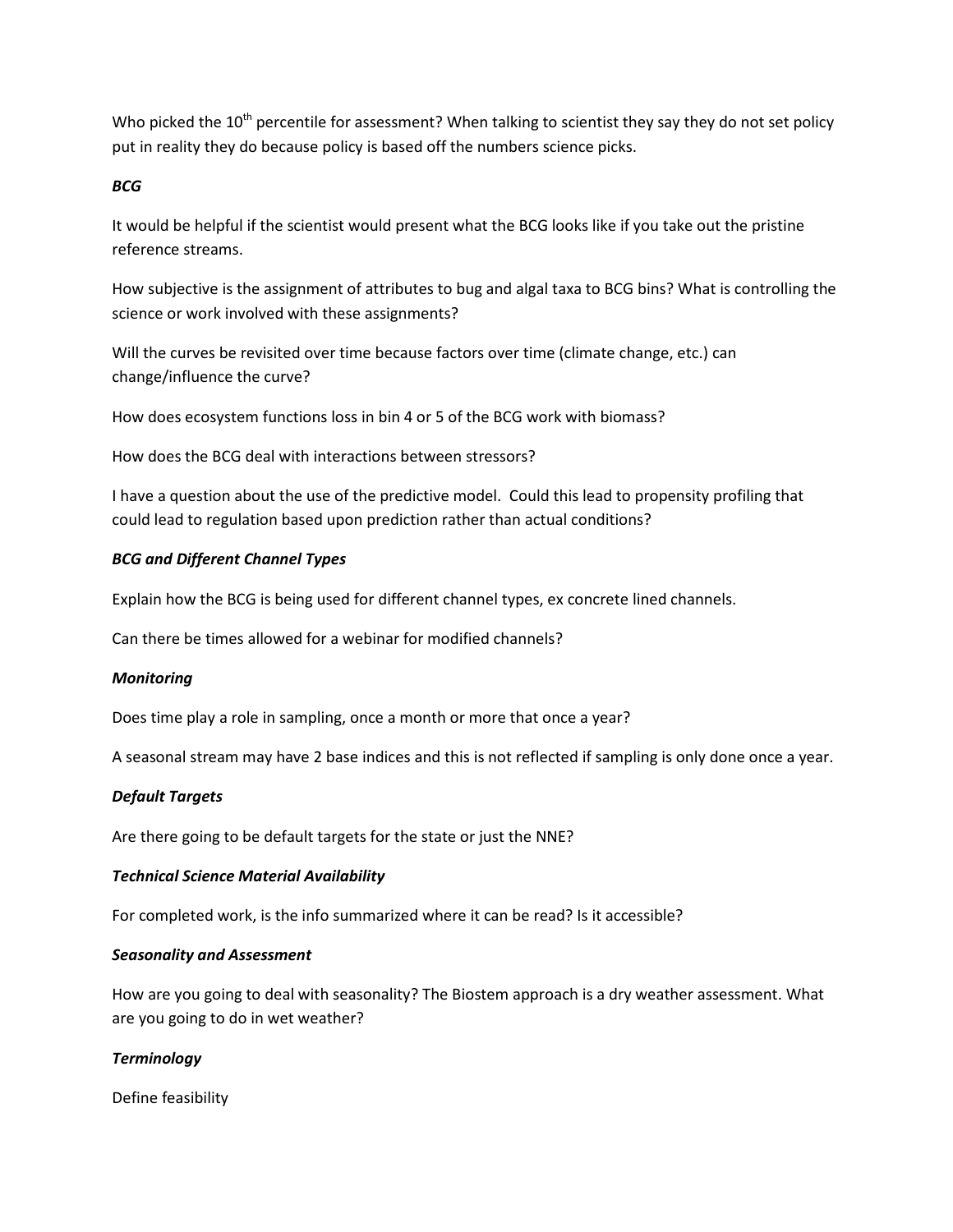## *Watershed Approach and Alternative Control Measures*

Watershed approach has a few wrinkles; can the state create permission to achieve biological condition gradient using methods other than controlling nutrients?

Can Martha quickly explain the watershed approach?

Element 1 and 2 of the Focus Group Amendment seems to pose a question. How will they work with policy?

#### *Science Panel*

Will the science panel meeting be held like the CSCI panel?

#### *Available Documentation*

Is there a written document with the latest science from the June  $23^{rd}$  science meeting available to read?

## *Regulatory Group*

Will there still be a regulatory work group?

## *Special Studies*

Can you ID special studies on the timeline?

#### *Classification*

In the document provided, (November 2016, section 3.C) is there a way to tell where the classification came from?

Who determines the range corresponding to beneficial use attainment in #1.2?

# *Science and Policy Development*

If science is still being developed and policy will depend on science, yet to be determined, then, how can regulators justify using these tools (still under development) for 303(d) listing purposes, TMDL development and inclusion in permits?

#### *Land Use and Setting Goals*

Could you say more about how you'll take location and land use into account in setting goals for specific streams?

#### *Limited Productivity vs Eutrophication*